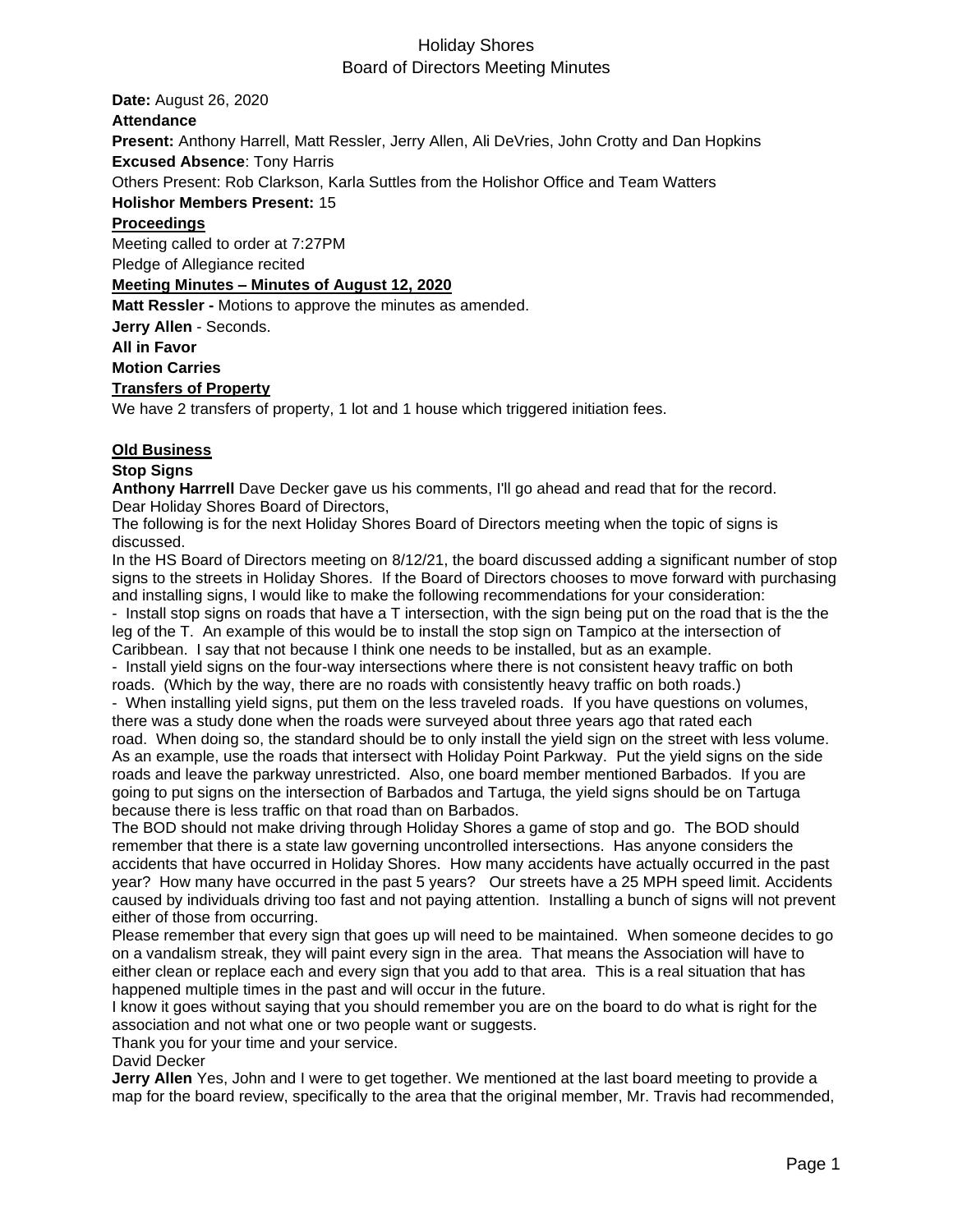we put signs up. And I've been traveling the past two weeks, so I really had no time so John and I will try to get it done before the next board meeting so we can have those at least to review and discuss. **Matt Ressler** I also reached out to the sheriff's office, they're gonna let us know their recommendation on

where to put some also throughout the community

**Anthony Harrrell** You know, when they might have that?

**Matt Ressler** Probably within the next two weeks.

**Anthony Harrrell** So, with that being said, we'll put this off until we have more information, and hopefully we'll pick it up at the next meeting.

### **New Business**

We have correspondence from Team Watters Sonar requesting to be able to use Holiday Lake for testing their equipment and training purposes.

**Dennis Watters** My name is Dennis Waters, that's my wife Tammy back there. We run a not for profit search and rescue group. We're on a 911 call out list for Madison County with the Illinois State Police and travel all across the country making recoveries and have made recovery here on Holiday Lake in the past. Up until recently, we had unlimited access to the lake, through the previous administration to test our equipment and my fire equipment. I also service the Illinois Conservation Police boats. I'm the sole source provider for sonar equipment to the state of Illinois. And the last time we come out to the lake to test a new sonar they advised us that we needed to come through the board and reset this all up? If it's a matter of liability, we are self-insured. If the board wants to write up some kind of waiver or liability to protect yourself, we're perfectly fine with that, we sign them all the time on searches that we do. All we do is a couple of times a year we may install a new sonar and need a place to test. The nearest place besides Holiday Shores is the river and that is not a good place to test sonar. When we needed on the water we would call security they let us in and tell me to lock the lock when we come out, and we locked it. We have we rarely ever even leave the marina cove when we're testing this sonar. When we put it on a conservation boat and headed to Chicago, I have to make sure it works before it gets all the way back up there and I have to travel to Chicago. It's just a matter of convenience for us and all we're asking is just to be able to keep using the lake, maybe once or twice a year at the most. I think when I was in here earlier this month or end of July it is the first time we've been here in over a year testing. We do have an electric boat also, that we can run from the shore. It's like a radio-controlled boat that we have tested out here before too, but we don't actually have to get on the water. We just drop it in, and you drive it. That's our request, and if the board wants to talk it over or whatever and get back with us later, that's fine with us. It's just a matter of convenience and you know heaven forbid we ever have another incident out here on the lake it's good for me to know what's already in the lake, so I am not chasing a false target.

**Anthony Harrrell** We agree. We talked about this in the pre meeting, and the issue is that the boats that are out here have to be registered to a member. One thing we talked about is we are looking at the silt in the lake and we're trying to come up with a way to determine where the silt needs to be removed and what the result would be after removing it. A way to make this all legal is to contract you to do a contour study of the lake, and then that would give you access.

**Dennis Watters** It would depend on how many hours and I know there can be silting on the on the west end of the lake, but I rarely get down there. In fact, I haven't been down here in a couple of years. Like I said, we rarely leave the marina cove, but the equipment we have is second to none. No one else in the Madison County area has what we have except the conservation police, right and we set their boats up to be mirror images of mine because 99% of the time if they get called out I get the same phone call. We either take their boat or my boat since everything is the same. As far as mapping, I actually have two different types of sonar that can map. You will have to download a program for you guys to see. **Matt Ressler** But is that something that you can do for us?

**Dennis Watters** It is. It's all it all matter how much time and if we do the whole like I can tell you that there's very little silting going on the south end of this lake.

**Matt Ressler** My recommendation would be to get with Rob one day next week or whatever, and kind of work out the fine line details.

**Dennis Watters** Okay, well next week, I'm not available, I'm actually working with a with the Chicago Police Department on a missing persons case and we're gonna be searching for a victim next week. **Rob Clarkson** At your convenience, just get with me. In order for it to be legal by our bylaws, we have to contract with you to be on the water, we just can't say you can come out and be on the water. We will write a contract and send it to the board to approve it.

**Dennis Watters** To be fair to the members, I'm not opposed to buying a permit to be on the water.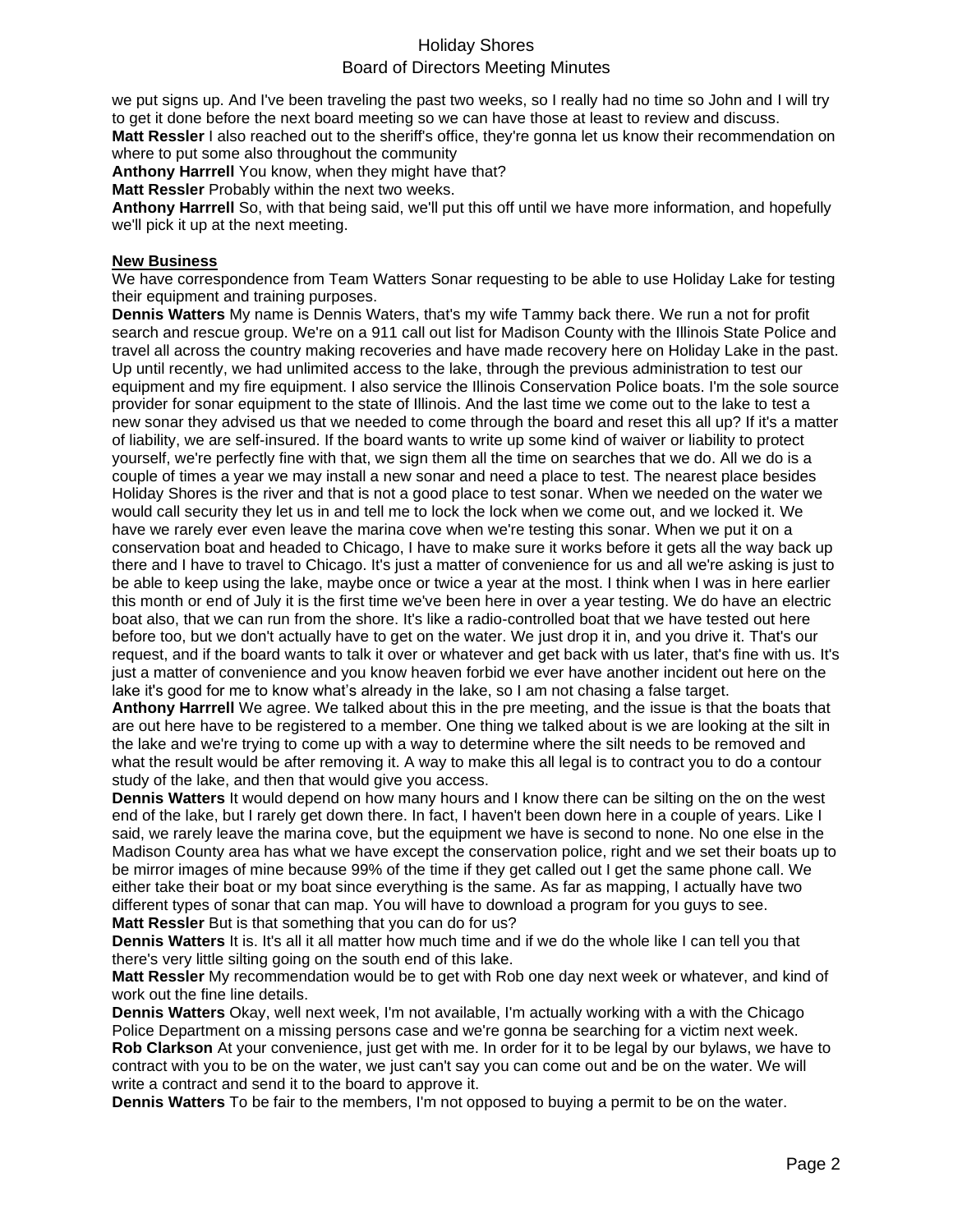**Anthony Harrrell** We'll work it out. We recognize the benefit to having you out here. So if you can get with Rob when you get back from Chicago and Rob can draft something up and we can approve it as a board.

### **Dennis Watters**

With my commercial sonar I can take this lake at 200 feet a swath and make an unbelievable detailed contour map of the bottom.

**Matt Ressler** What would you charge for that? Work those numbers out with Rob and with that contract, and we'll go from there.

**Dennis Watters** I don't have to map the entire lake, I'm not seeking any compensation. So if you guys need to know what's up at the north end or something because I'm really familiar with the south end of the lake because that's the only place I go to test. But the north end I don't know much about. I thank you for your time.

### **Request for variance- Cole Hagen (25) which was tabled at the last meeting**.

**Cole Hagen (25)** I'd like to hand out a couple of pieces of paper to help illustrate what I'm trying to achieve here. So essentially what I'm trying to achieve here, as I described a couple weeks ago, it was a question of six-foot variance for an extension on the 20-foot regulation on the boat dock length. For a couple different reasons, the main reason being that my property naturally sits into an indent, and so 26 feet impedes on the lake less than the two adjacent neighbors to have a dock 20-foot length. I've discussed this with both my neighbors, I have signatures from both my neighbors that take do not take offense to this. And the major reason why I want this extension is to get the back of dock out to match the end of the boat. We're allowed to have 28-foot boats out here, I don't have a 28-foot boat, I have a 24 and requesting 26 feet because you can't park a 24-foot boat directly against the shoreline. So I'd like to see that 26 feet, so I can adequately get back to the end of the boat to cover it, to accesses it, to get on to it, maintain it, etc. So, the document that I gave you the first page shows what I'm requesting. The second page shows what's allowed out here, a 20-foot dock, the boat would been the exact same position, over a third of the boat would stick out into the code, no different than what they see on the first day. And the third page shows another option that's allowable out here, which is to get a covered boat slip, which would actually impede on the lake probably an additional two to three feet.

**Anthony Harrrell** One of the photos we have in the packet has a third slip for a bass boat in there? **Cole Hagen (25)**

That may be a future item. I was thinking about doing that originally, but purely for financial reasons I'm gonna tone it back to two this year, but that may be down the road.

**Anthony Harrrell** I was looking at this diagram, if you switch the pontoon boat with the bass boat you could probably get away with the 20 foot.

**Cole Hagen (25)** You still couldn't because according to the building committee, you're still only allowed to go 20 feet off of that section even though it contours in towards the property. And as you can see, there were it dives back into that cove the waters are extremely shallow. From these drone photos, I made the opacity pretty thin, but you can actually see the bottom, I only have about 12 to 18 inches of water depth over there, which is why I'm leaning towards putting the larger boats that sit deeper in the water over towards the left side. The cove also opens up to the right so it would block the view.

**Anthony Harrrell** Are you going to put lifts on these two boats?

### **Cole Hagen (25)** Yes.

**Anthony Harrrell** So you're gonna have to dig that up anyway to get the lift in because it's probably not deep enough to put a lift?

**Cole Hagen (25)** It is with a 26 foot because if you see those black dots that I put in there, those are essentially showing where the posts would be for the lifts. One of them would be a hanging style lift, the other one would be hanging from the posts as well and they actually sit farther back because most of the weights are in the backs of the boats. That closest post is probably about in about four feet of water there, but then it comes up to about 12 inches pretty quick.

### **Anthony Harrrell**

So if you do a 26 foot dock, you don't have to dig out for the lift. But if you do a 20-foot dock, you're gonna have to dig out for the lift.

**Cole Hagen (25)** No, if I do a 20-foot dock, just do the math, six to eight feet of my boat is gonna stick out the back of the lift.

**Anthony Harrrell** I'm talking about the lift, you're doing a shore station type lift?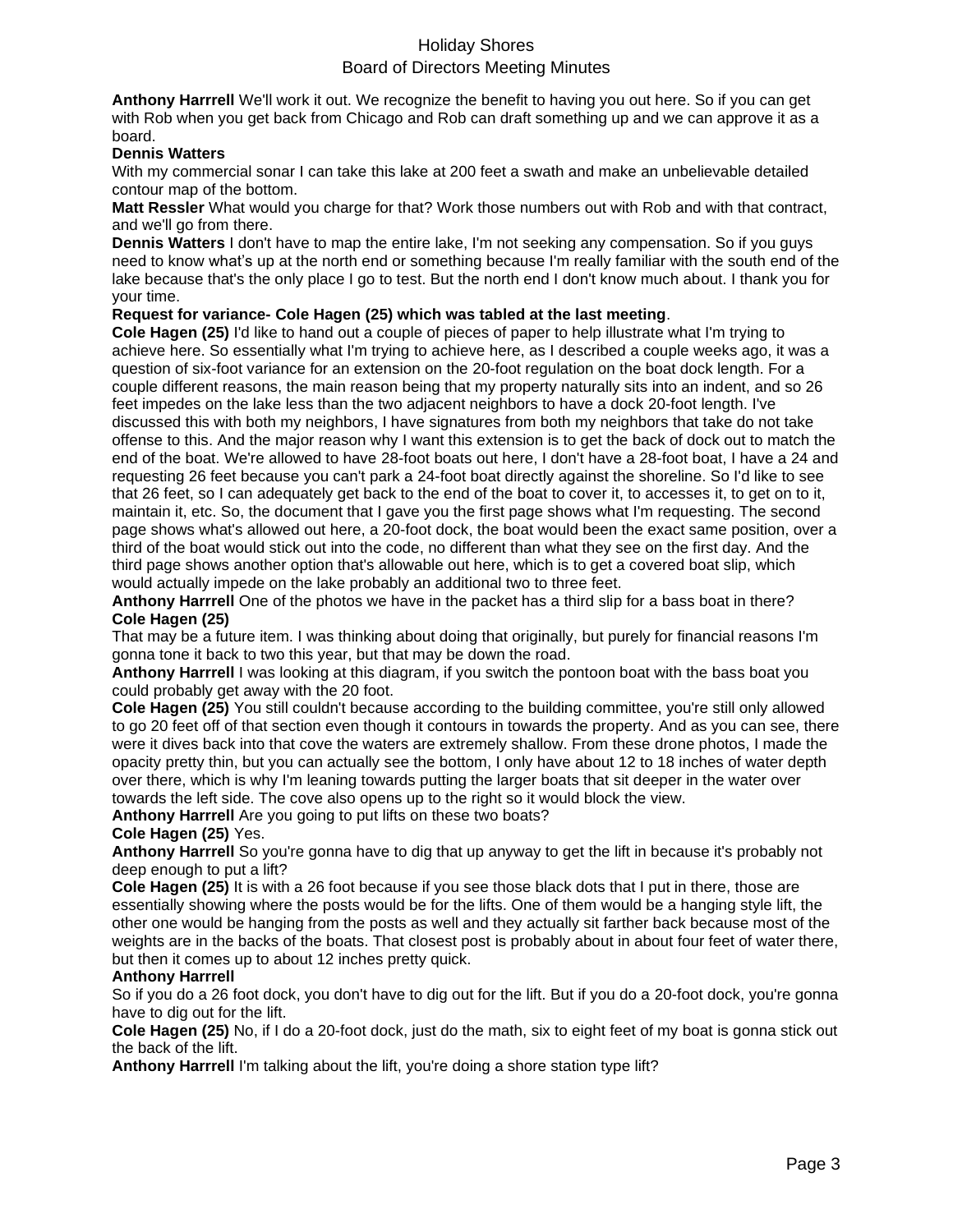**Cole Hagen (25)** No, one will be a hanging one and then the other one would be made by Boatlift US and it's pier mounted, so it'd be driven piles, essentially the same thing as a hanging lift but it would mount on top of piles.

### **Anthony Harrrell** So you don't need that extra depth?

**Cole Hagen (25)** You still need the depth for the hull of the of the boat. And the other thing is I have a section of riprap in front of the property along with some reinforced concrete blocks in front of my seawall. And you can't pull your boat all the way up because of that, there's some draft there. So you got to be two, three feet off the shore. And that's why you see every single boat out here that even just has a covered lift, they're not starting where the water meets the rip rap they are usually 2 or 3 feet off. And then that green line that you see on there, is essentially the line of impedance compared to the two adjacent neighbors. And as you can see on page number three, that's an allowable option here. That's something that I could absolutely build into 20-foot dock, 2 covered lifts, and it actually sticks out in to the lake two feet farther. The canopy

### **Anthony Harrrell** That's the canopy picture correct?

**Cole Hagen (25)** I was here two weeks ago, we discussed it. And I believe that the original vote was to be more information given to the building committee. I went to the building committee meeting last week. They had not heard from the board at all. So they were a little confused while I was there. I talked to him they said that they could not modify their suggestion because if anything's over 20 feet, they have to deny it. But they said it's up to the board to discuss and review. Like I said, I went and talked to my neighbors. Nobody has an issue with it. I have signatures to prove that. If you'd like to see that I'd me more than happy to give it to you.

### **Anthony Harrrell** Any discussion?

**Dan Hopkins** The building committee didn't give us any more details?

**Anthony Harrrell** On Aug 18, they added to the comments. the committee feels he can accommodate this by digging in.

**Cole Hagen (25)** I have two counter arguments to that. The first of which would be my shoreline was previously dug in, and it didn't give me the adequate water because it's silted in That section of riprap directly in front of where it shows my red boat is actually riprap where I filled in a 20 foot dig in section of my lot, because it silts in so bad in that cove that I only had about 18 inches of water depth in there. The second argument is, why should I be punished and have to spend the extra money and the extra resources to dig in to a shoreline that's already adequate compared to anybody else out here who has a covered lift? Especially in this circumstance, when it's clear as day that I'm not impeding on the lake any more than the two adjacent neighbors, actually, three to four feet less. I also invited the building committee to come out and look at my property. They didn't have any care to do that. I would invite you guys to do the same thing. If you may have additional questions, but I feel that there's adequate enough information in here and just talking to the other constituents of the association, I haven't had a single person say that this isn't a viable request.

**Anthony Harrrell** Any other discussion from the board? I'll entertain a motion to accept the variance, Motion denied. Dies on the floor.

### **Shaun Hagen (1991)** Would you guys entertain a 22 or 24 foot option?

**Anthony Harrrell** At this point we're kind of going off the building committee. It used to be a 16-foot length on the docks years ago and it came up to extend it and it was extended to 20. And then it came up to the board to extend them and I think it was 24. And the board denied that at that time, this is going back probably about five or six years. And the reason why was they thought that they would look at the longer docks on a case by case basis. And I know the building committee told you that they have to deny it if it's 20 feet, but that wasn't the intention. Back when they denied the 24 foot the intention was to have the building committee look at each one and make a recommendation for the BOD on an individual basis to get a variance. So we kind of committed at that time to follow the building committee recommendations based on that. If they're making decisions based on they have to deny it because it's 20 feet, then we need to have a discussion with the building committee as to why we did not extend it to 24 feet years ago. And we really look for them to evaluate these on a case by case basis and make a true recommendation on whether they recommend it or not. So we've been pretty strict this year, in probably the last two years. I'm following the building committee recommendations based on that fact. So I'll be glad to have a conversation with the building committee if they told you that they have to deny it because it's over 20 feet.

**Cole Hagen (25)** That is the only feedback I've got from the building committee. I've met with them three times. And I can tell you the feedback that I've gotten tonight from you is more than I've gotten from the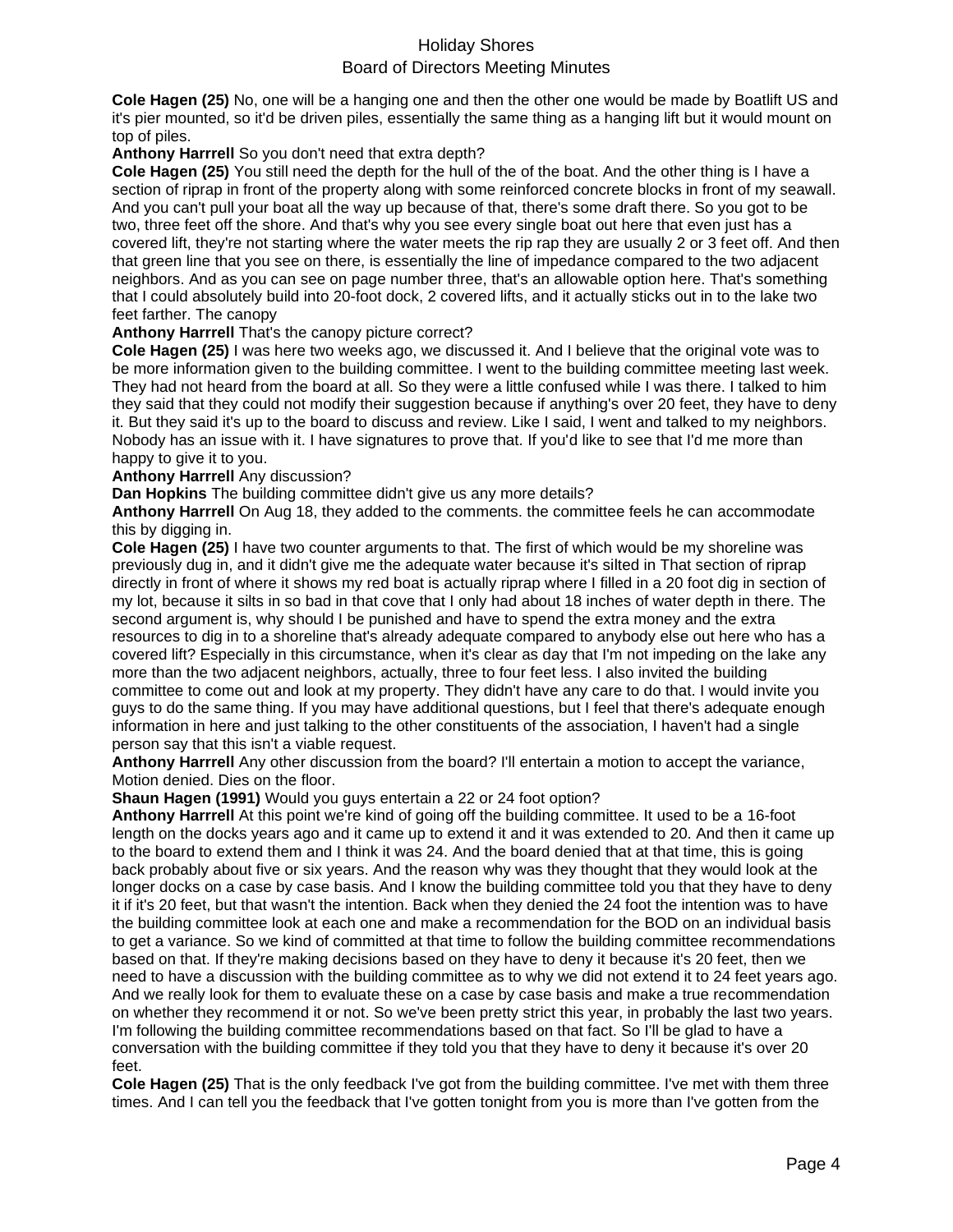past three meetings I've had with them. It's been slim to none except for the fact that it's 20 feet. If you guys, if you're busting over 20 feet, you have to go talk to the board, the board resides over the building committee, and we need to discuss it. And then what I'm hearing from the board is that the board would rather have a structure out here that is less aesthetically appealing. That defies logic. You would rather have a structure out here, that's 20 feet with a covered lift that impedes farther into the lake. That's what I'm hearing from the board.

**Dan Hopkins** That is the rules.

**Cole Hagen (25)** Thank you.

**Anthony Harrrell** If you want to resubmit at 24 and then we will get with the building committee and explain to them why we did not extend to 24 for everyone across the lake because there were some situations where 24 probably wouldn't be proper. Right?

**Cole Hagen (25)** Well, it all goes back to 20% rule correct?

**Anthony Harrrell** There were some others, I can't remember exactly what the reasons were. But if you would like to resubmit this with like, 24, we will explain to the building committee what the intention was when we said no, we kept it at 20 feet instead of 24. So that they could evaluate. I mean, you did a great job here. You know, your documentation, your line showing the line of impedance and all that. But we're trying to follow the building committees' recommendations because of the way we handled it in the past. So we passed it like that for variances to be approved through the building committee. And we're trying to follow the building committees' recommendations.

**Cole Hagen (25)** Can you communicate that with them? I was told two weeks ago when I was here that there was going to be communication between board and the building committee and as I mentioned, last week, when I showed up, nobody had any feedback whatsoever. There was no conversation. I'll reach out to the building committee. OK, I can resubmit it for another 24 feet essentially, but doesn't really gain me anything if they're gonna say the same thing.

**Ali DeVries** I'll have the conversation. I actually spoke to one of the building committee in person. So they were saying that they don't feel like the lines were an accurate description of the way it would end up looking. They said that the lines that were drawn it can't always be accurate for what the intent of the rule is. So the intent is that no one person, you know, gets to go further out or whatever so if you're looking at it the way you drew the lines, they said that they don't feel like you could just pick two points wherever and somewhere it would look like it fit. Does that make sense?

**Cole Hagen (25)** It does but on that point, I don't know why they would not accept my request to come look at my property because I invited everybody there to come look at it. They said they didn't need to because of what I provided them.

**Ali DeVries** OK, from what I understand is that they just were going from the rule and saying that it is that they don't believe that it would be fair even regardless so that's what the main point.

**Anthony Harrrell** That's what Cole just explained. Basically, they said they were going right off the rule, but anything that comes over 20 feet that they have to deny. But that's not the way that this was set up because years ago, we had the discussion to extend it possibly to 24 for everyone. It was 16 and went to 20 so that cases like this could get an accurate review from the building committee with an accurate recommendation and then we could award the variances based on their recommendations. So if the building committee thinks that they need to deny everything that's over 20 feet, that's not what was intended to happen.

**Cole Hagen (25)** That's exactly what happened. I'm trying to present an argument up here for common sense reason, and I'm in purely safety. One thing I could do out here is I could build a 20-foot dock, go out and buy a 28 foot pontoon boat and parked it at the very end of the 20 foot dock and extend 48 feet out to the lake. And that's completely allowed. Whether it's fair, I guess it's fair because everybody can do that. But is it safe? No. I mean, I'm I don't know what else I can say. I strongly, strongly urge you guys to talk to the building committee and reconsider.

**Ali DeVries** For the property. Did you dig it out?

**Cole Hagen (25)** No.

**Anthony Harrrell** It's a natural little curve right there.

**Cole Hagen (25)** I'm not asking to impede on the lake any more than what's already there. I'm just trying to match the end of the boat.

**Monte Thus (6)** In regard to the situation where he's located, it's a wider cove and I live up by the dam and there's a little cove right across the street from me. There used to be a guy there, kind of a 16-foot 20 foot dock and a 28 foot pontoon So he had basically eight feet sticking out and that was a ski in cove. So I mean, I'm requesting that the board talk to the building committee and try to get something done, at least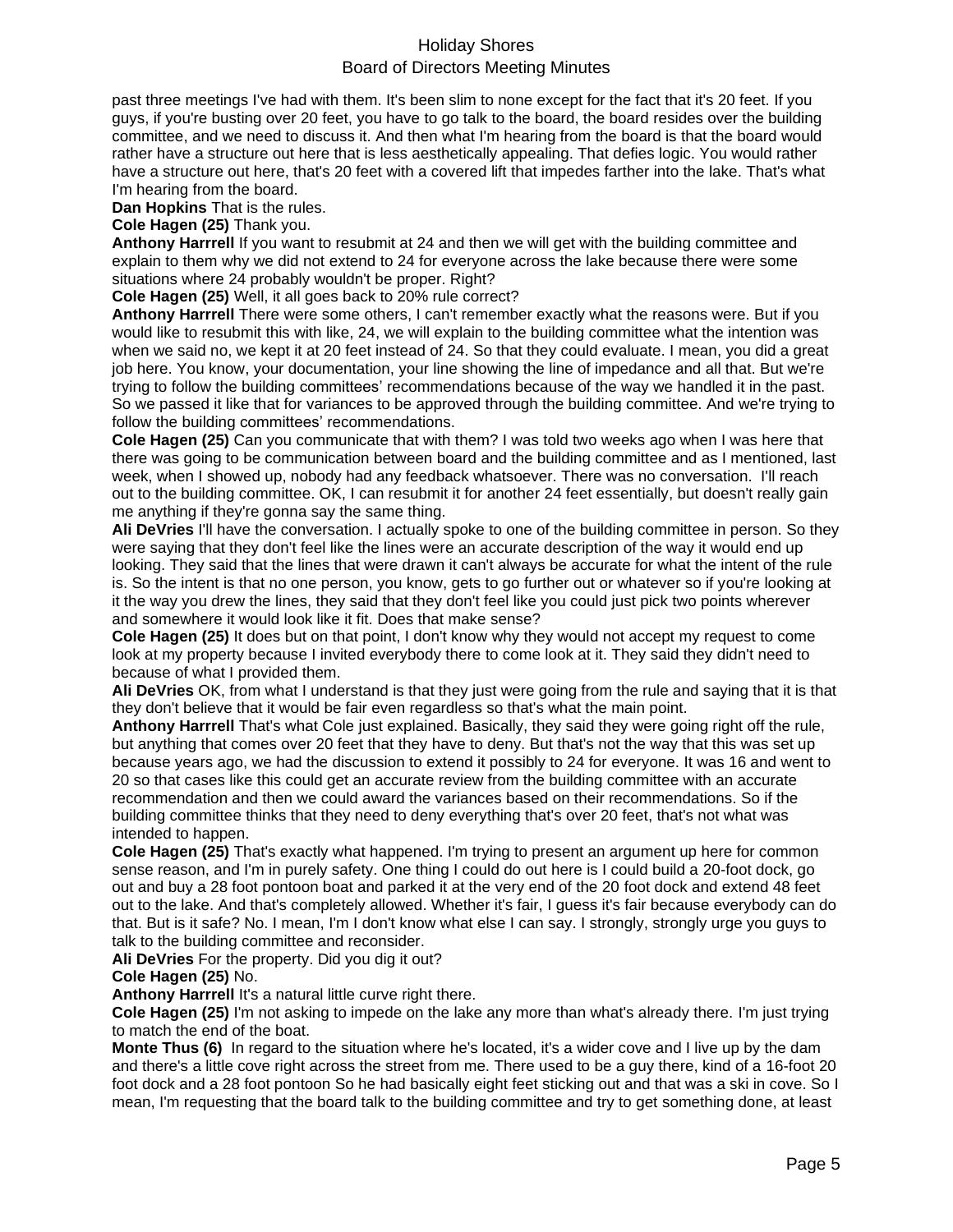to a 24 foot if not more, but the 24 foot. You know, we have a lot of elderly people, me included, that run pontoon boats out here. And it's hard for them to get around their boats to cover them up to clean them, gas and whatever. So I'm requesting that the board really tried to work with the building committee and try to come to a solution because I've always argued the point, 20 feet is not enough.

**Matt Ressler** That's something that the membership would vote on, correct?

**Anthony Harrrell** I'll look into it, but I think we can make that change.

**Jerry Allen** I think the last time that it changed from 16 to 20, we had a member go around and get over 100 signatures to approve going from 16 feet to 20 feet. And that's when the board made a change for 16 to 20. So I'm thinking that, you know, as our audience is listening, maybe that could be an option for you so that we could change the rule and get that support from the other members of our community and make a change.

**Pattie Brown (1992)** I've had the same conundrum, because you see boat can be on a lift and stick out as far in the lake as they want. I would like to build a new boat this year, a new dock and I talked to the building committee and they said the board isn't really approving waivers and so I'm looking at digging 8 feet into a pretty steep shoreline, which means I'm going to have a pretty good retaining wall, and it's going to cost a lot more money than if I could extend out even four more feet. So if you said get 100 signatures, I think we probably have a couple people who could do that. You know, we really wanted this approved before this drop down, because it means money and reasonable amount to us. But to me, it's kind of ridiculous that you can stick out as far as you want on lift with nothing around it. But if you build the dock you only had 20 feet.

**Anthony Harrrell** So one of the things that was mentioned at the last meeting, which I think makes sense is not so much the length of the boat dock, but how far you can actually go out from the shoreline with anything. So there's some things that probably we need to discuss, and maybe come up with some options.

**Ali DeVries** I also want to say that nothing is going to happen before drawdown. It's not possible based on the way we have to go about changing a role. It has to be listed for a certain amount of days. It's what 60 days, so I think we're already too late. I don't want anyone to think that we're not trying to move fast or anything like that, but that's the rules we have to follow.

**Shaun Hagen (1991)** 1991. So seems like we're open to longer boar docks potential. If the community rallies and says we want longer boat docks, we are constituents of our board. Right. So if we bring 50 signatures to the next board meeting that says we should extend out that far, or 50 signatures that says this seems like a decent for a variance for that property. Does that sound reasonable to the board? **Jerry Allen** Well, what I said earlier about 100 signatures, that got it onto I believe, the vote for the annual meeting. We couldn't just accept it right off the bat like that.

**Shaun Hagen (1991)** All I'm trying to do is get a variance because we're not impeding on the lake anymore, right? Because we're trying to, we got a draw down here. And all we're trying to do is get bearings. That's it. Simple. And it logic here says we're not impeding on the lake anymore. It's a safety issue. And so far, you guys have not seconded a emotion, maybe you'll second it since you showed up late. But we had a vote that we had a first motion.

**Anthony Harrrell** We didn't get a motion.

**Shaun Hagen (1991)** But if it How about this? If there's 100 signatures it says we want to go this far doesn't make sense to grant variances to people who are requesting longer docs at this point? **Ali DeVries** No, because even if we get 100 signatures, we're taking it to the membership to make an vote on it.

**Judy O'Hearn (2078)** This is a little bit unrelated, but I I think we do need to consider cost because even in my situation, which I may be asking for a variance, but my situation is I'm too close to the property line with my existing dock in wanting to make it wider. So I was told by Mike Parker that I needed to use concrete, which is going to really impact my cost. So I think we need to look at when we're granting variances to people, you know, we need to look at the length, we need to look at the cost of saving people a little bit of cost of money as long as it's a good plan. You know, why do we need to deny it? You know, there are variances allowed. I know there are a lot of variances allowed out here. So this makes sense to me. It's well within the sight line of these other docks.

**Anthony Harrrell** Okay, just so we're clear, I'm going to contact the building committee and talk about some other options. And make sure that it's clear to them that they do have the ability to look at these in detail and give us a true recommendation, not just, it doesn't meet 20 feet, so we have to say no. So we'll have that conversation and we'll do that before the next meeting. If you want to I'll give you a call and let you kind of know what happened at that meeting. All right?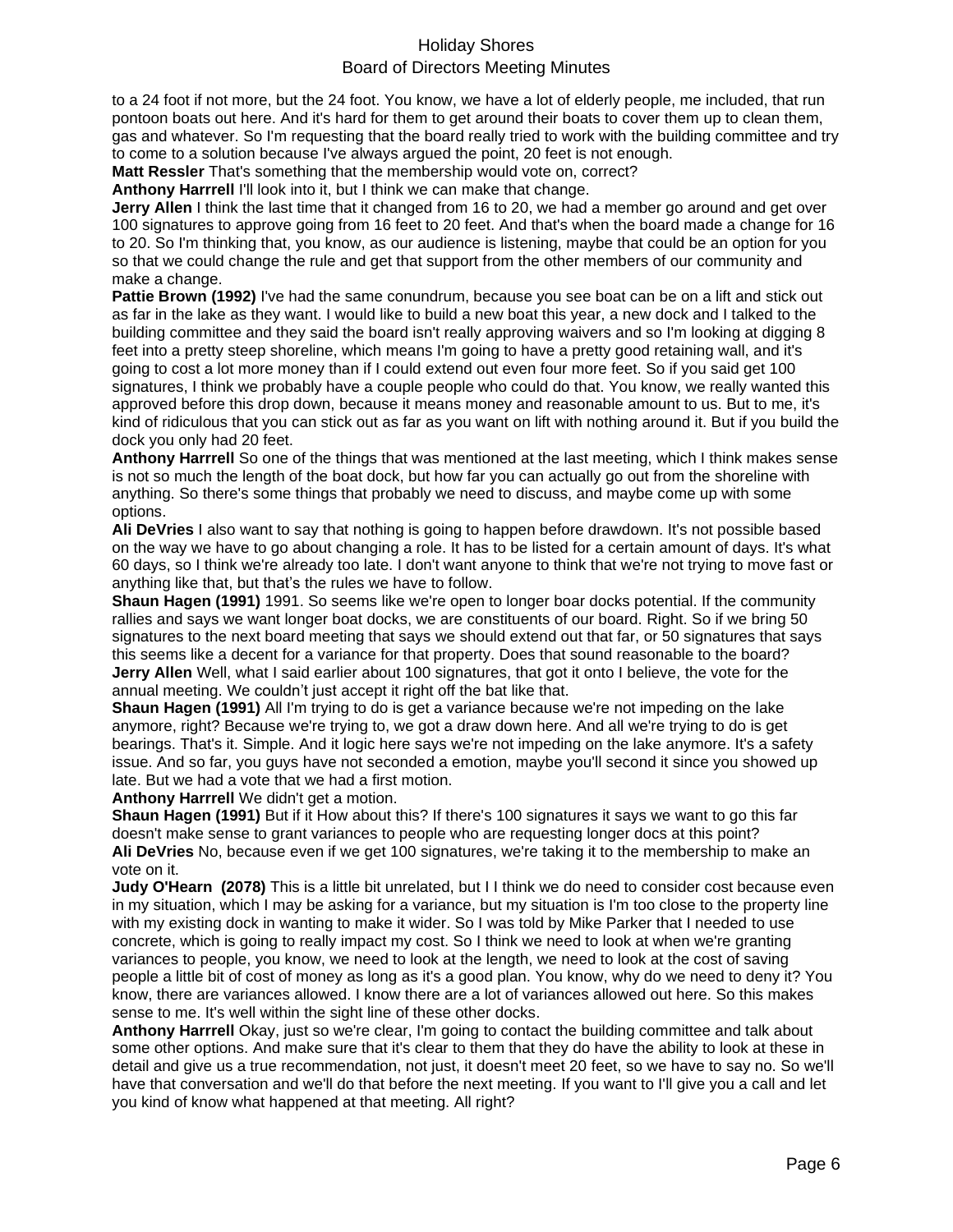### **Cole Hagen (25)** All right.

### **Correspondence from Andrea Pohlman**.

**Anthony Harrrell** In regards to use of the clubhouse and the restaurant, I guess during this whole COVID situation, the idea of opening this area with some tables to be used as kind of a study hall for kids who want to come in and use the wifi and do their classroom studies in here.

### **Ali DeVries** Is she running it?

**Anthony Harrrell** No, she recommended creating some general guidelines. Posting appropriate signage requiring sign in, check in and operating a system similar to using the outside spaces now like the tennis courts, etc. She recommends setting up timeframes for use. As for monitoring, she makes a couple recommendations here. One is potentially a webcam could be put in the space, then someone's gonna have to monitor that webcam. And she also said the security personnel could also monitor the room. It could be free to all members. Any thoughts?

**Ali DeVries** I wouldn't be against if it someone was running it.

**Ray Garber (1822)** I would just ask the board to consider liabilities.

**Anthony Harrrell** The one thing that we don't want to have happen and open the doors from 9 till 430 on an honor system, and then word gets out and it turns out not to be a study hall situation and it turns into a big party room. And no, we have no way of monitoring that. We don't have personnel to be here or to watch a webcam 24/7 to see what's going on. If she wants to run this keep an eye on it, I wouldn't have a problem with that.

**Ali DeVries** I wouldn't have a problem entertaining if an adult wanted to take responsibility for that. I don't think the association is interested in just opening the doors due to the liability.

**Jerry Allen** I think we could probably propose questions to Andrea and let her know that we don't want it to be just open door. Let's see what kind of proposal she come back with.

**Anthony Harrrell** So we'll try to communicate online with each other and put together some questions and get a list of questions and submit to her.

### **OPEN FLOOR**.

**Cathy Schillinger (1686)** There was a variance that 1876 filed?

**Anthony Harrrell** Yes, they rescinded that correct. We got an email at the last minute that they rescinded their variance.

**Roger Rawson (1851)** Got some issues that deal with the board itself. Number one, I had a friend of mine call me that got a ticket for an expired sticker on the boat. And he went to the hearing committee, and I'm listed in the Holiday Times as being on the committee and wasn't notified and then you meet. So what he got out of it was a \$25 fine, and had to take this written voting test. And so I called Rob Clarkson to ask why because he was at the meet. I pulled up the fine structure on website, and not having a sticker is a level one offense, which according the website was a written warning. So this was mid-July. Come to find out that I guess, the board previously at some given time, it changed the fine structure. And now for a petty offense, there's a \$50 fine. I find that terrible. You guys, some of you voted this in. And that sucks. From the words, because when I was on board, and from Glenn's words, you know, we're here to get compliant, not for punishment. So for a minor offense of just not having the current sticker which he had problems trying to get because the office was closed, didn't know what else he could do. It says in in the rules that the written test is for a moving violation. That's an administrative issue that's not a big moving violation and come to find out, Rob had been previously writing this as a non-moving violation and was told by him that the board or some members in the board or a member pushed him to write moving violation tickets. That's terrible. Terrible. You know, you try to force a guy to do things he doesn't want to do. It's against the rules. What are you guys some kind of dictators? Okay, let's move on to issue number 2.

**Ali DeVries** Are we allowed to respond to that? Because I'm not a dictator. I sit up here and listen to people come into meetings all the time and I don't think we need to be offensive with the way you're talking to the board.

**Roger Rawson (1851** Offensive? I'm not offensive.

**Ali DeVries** That was offensive. That was rude.

**Roger Rawson (1851)** Okay, well, you can take it that way. Because if you're the one that did it, yes. **Ali DeVries** I'm not the one that did it. But I have a problem the way you're speaking to us. We are all volunteers up here.

**Roger Rawson (1851)** No, you're, you're being paid. I know. I was on board. I got paid. Okay, so you guys work for the membership, the membership doesn't work for you. So that brings to another point.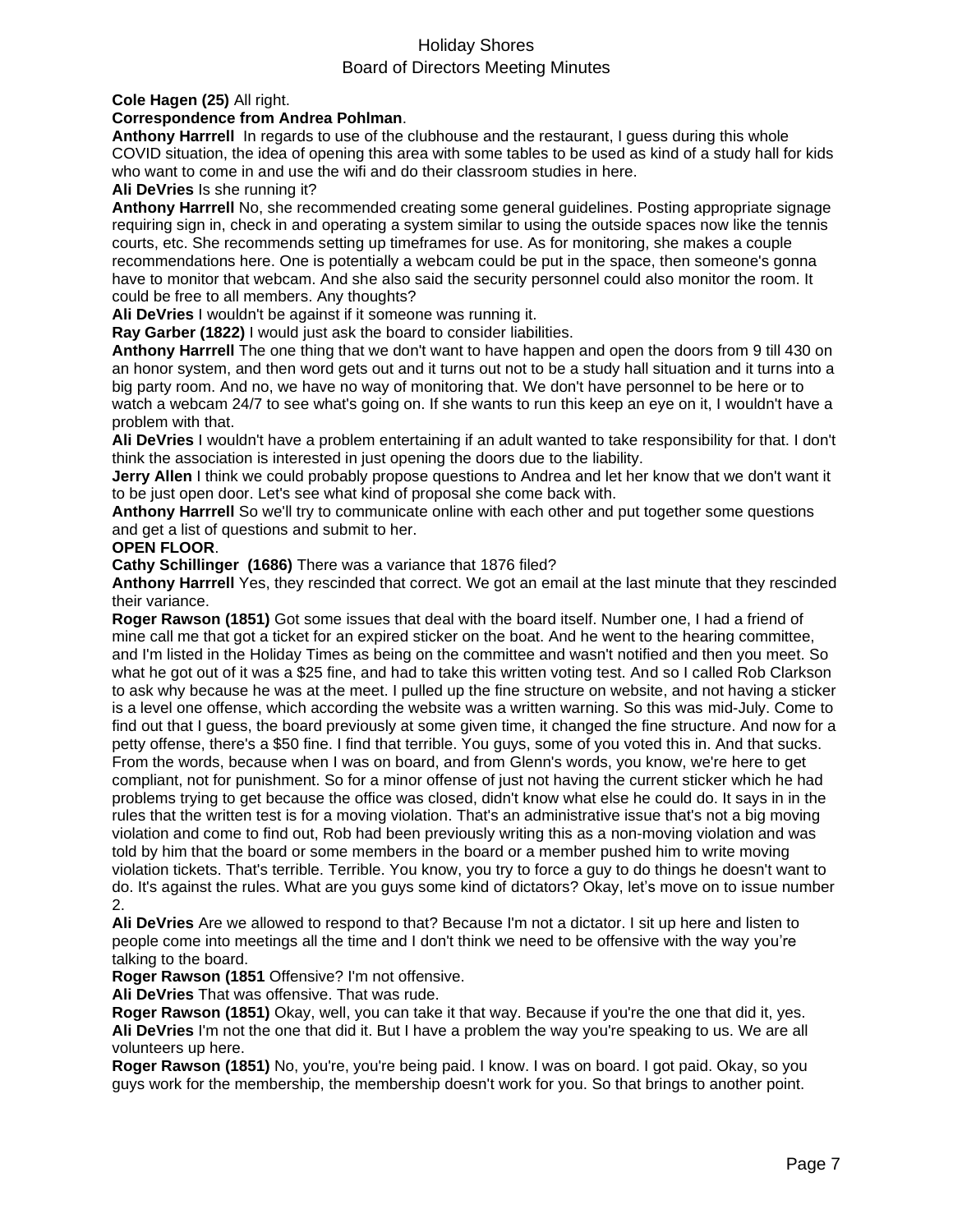Another friend of mine sells items with a logo that another board member has issues with, called them, emails or texts about well, the association should get money from that. Seriously?

**Anthony Harrrell** I'm not familiar with what you're talking about.

**Roger Rawson (1851)** Okay, well, that board member does. And I'm bringing it up to you guys. So maybe if you're not familiar with it, then you can address it in one of your executive sessions, and maybe that person, the person that's been affected will come forward and say hey But you know it's not a good look.

**Anthony Harrrell** Why would we get paid for something that someone else has made? **Roger Rawson (1851)** That's my point?

**Anthony Harrrell** I don't understand, can you elaborate so we understand why we're getting yelled at. **Roger Rawson (1851)** If that person wants to bring it forward, but I'm bringing stories that was told to me. I don't understand some of the the actions of the board, this fine structure. I really think this board ought to take it back down a little bit. You know, you break the ceiling. But you brought the floor up to where it is not good. You know, when you got to pay a \$50 fine for a minor offense what was currently a warning. There are It'd be a lot of warnings. You were all friends and neighbor down here. Why do you have to punish somebody? Give them a written warning. Hey, man, I didn't I know I didn't mean it. Okay, I'll get fixed and move on.

**Anthony Harrrell** We were giving a ton of warnings. Okay. We had a lot of warnings that were going out warnings, warnings, warnings, and nothing was getting fixed. And when we adopted the new fine structure, because nothing was being addressed, giving warnings, that's why we included the stickers in that lower fine so that something would get addressed so that it would get fixed.

**Roger Rawson (1851)** Well, there is no written warnings anymore.

**Anthony Harrrell** Yes, there is.

**Roger Rawson (1851)** Not according to level one offense. Level one offense was all written warnings. The website that I was looking was incorrect, and I let Rob know that and he has corrected it, I think it was updated July 28th. So, in the July issue, which came out before that conversation, you know, he said in his manager's report you know, if you want to know anything, you know, go to the website, look at the rules and regulations. And I did and that's what it's, you know, it's a record. So I'm like, how can it be? So there's another issue that you guys need to address, things are not updated as they should.

**Anthony Harrrell** We were shorthanded personnel at that time. We had someone leave we didn't have any personnel. We recently hired a new office personnel, so things are getting caught up on. **Rob Clarkson** I apologized for that and I fixed it.

**Roger Rawson (1851)** Yeah, I understand. When did all that fine structure take affect? **Rob Clarkson** It was in there prior to that?

**Roger Rawson (1851)** No, I mean, when did the fine structure itself get changed? It was months before, that is what I'm trying to get at.

**Ali DeVries** Seeing for myself, if he wanted to come up here and ask about that, with the website being wrong. I would entertain holding him to the rules that were posted. That's fine with me. I will entertain that. I don't know if anybody else would like to come up and talk about it. But the hearing committee I guess, already heard it?

**Roger Rawson (1851)** No, I was not called to a hearing committee.

**Jerry Allen** Yes. We heard his complaint at the hearing committee relating to the \$50 fine. Yeah. He stated by email, and we reviewed his email and decided to stick with the \$25 fine.

**Roger Rawson (1851)** But something that sticks in my craw is this being a moving violation? I talked to an IDNR officer, I talked to a Madison County Sheriff. Expired registration is not a moving violation. Anybody agree with that or disagree?

**Ali DeVries** Is your problem with the fine, the tests are just the classification of the offense?

**Roger Rawson (1851)** is going against the written rules. The board directing the lake manager to write it as a moving violation when it is not a moving violation.

**Ali DeVries** I am not aware of who directed that, we can definitely have a conversation.

**Roger Rawson (1851)**So as I understand from Rob that he I'm assuming has written more than just one moving violation for expired stickers, am I correct?

**Rob Clarkson** I've written many, many warnings prior to giving anybody a fine for a sticker,

**Roger Rawson (1851)** No, not a fine but the written test.

**Rob Clarkson** Everybody that gets a violation, level one takes the written test.

**Ali DeVries** And that was requested from many people.

**Roger Rawson (1851)**The requirements for the written test is a moving violation.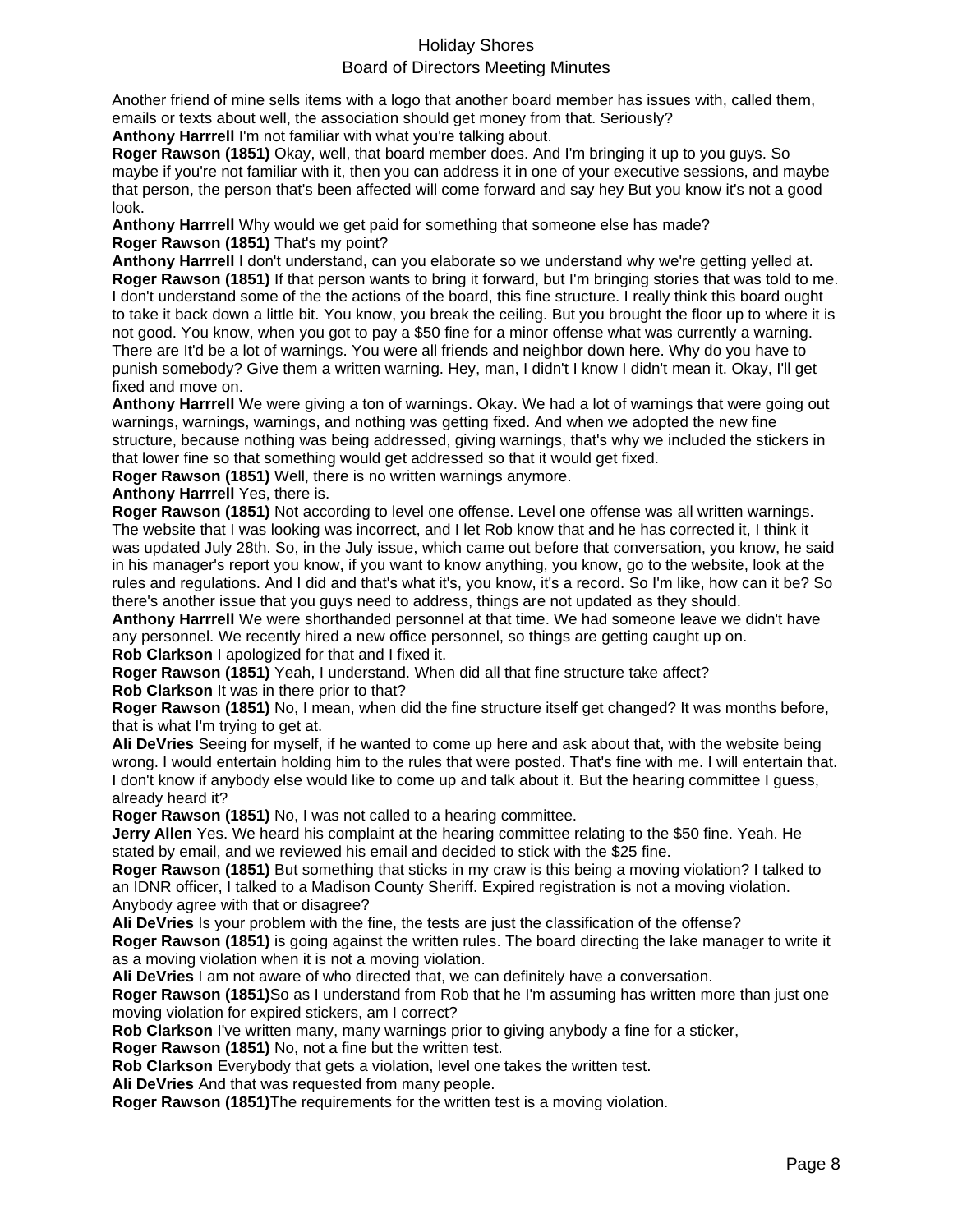**Ali DeVries** I don't have a problem with requiring everyone to take it then, it is rules that people should know should be.

**Roger Rawson (1851)** Okay. Well, I'm trying to get you to adhere to the rule that you have written. So, he should not be required, nobody should be required to have to take a written test for an expired registration. That is the way it's written. If you want to look it up, go ahead.

**Anthony Harrrell** You're upset because he had to take the test because it was a violation.

**Roger Rawson (1851)** He's been told that he had to take the test because he was getting a moving violation. It is not a moving violation. He was told to write the ticket as a moving violation so that it would trigger this test. It doesn't reach that level for a written test. Do you understand? **Ali DeVries** I understand that.

**Anthony Harrrell** We will review.

**Roger Rawson (1851)** Okay. Well, I would like Rob, for you to direct Rob, to review all the tickets that he had to write as a moving violation for an expired sticker. And the people that had to take test should get an apology letter, for being made to do something that he wasn't supposed to do

**Ali DeVries** But he shouldn't have had an expired tag. What about all the people who got their tags and stuff online?

**Roger Rawson (1851)** That has nothing to do with the written test. Explained to me how that has to do with the written test?

**Anthony Harrrell** I understand. I understand what he's getting at so we'll discuss it.

**Monte Thus (6)** First of all, I want to thank the board for volunteering. I was on the board for four years. I'm glad people step up and take over the reins. I cannot believe all the problems out there on the lake. I see five people sitting on a pontoon boat with kids in their arms sitting on the bow of the pontoon boat. I've seen a guy jump out a moving boat doing at least 20 miles an hour, jump into the water. I've seen kids pulled on inner tubes after the lights come on. Now I'm not worried about a couple minutes after a red light but nine o'clock at night? There are other people speeding down the lake. I live on this side of lake. But when around, I could hear everybody on the other side of the lake saying Slow down, slow down, slow down. I know our seasons coming up short here. I would like the board to direct the lake manager, he's got all winter. He's got to come up with a better way to monitor what's going on this lake. We got to many infractions going on. And I've seen a lot more. And the other concern I got is we get four, I think four maybe more massive boats that with big hulls on them. They're putting out massive wakes and I don't know if they're using ballasts or if that's just normal for what they're driving. Now one of those four, I can comment on. When that person drops a skier, they bring the boat down flat, go around, go back so he respects other by everybody else's property. We guess I don't know if we got new people boating or just, they think they can do wherever they want. I was tied up with my son with my pontoon boat. And one of these big boats dropped a skier and he goes into a hard turn, and he threw massive waves over it was bashing up with my son and my pontoon boat together. You know the people gotta learn what to do out here. We got to some way educate these people that you gotta drive normal. And, you know, and I'm not just gonna blame those guys. There are small boats, they're putting up waves as big as the wakeboard boats. And they're pulling inner tubes going 12 miles an hour. Waves are coming over my dock. I can't believe people, you know, they think they're going slow, there plowing through there. And that's just as bad as somebody running ballasts in a big boat. But I would like the board to give a directive to the lake manager. Please come up with some solution next year to try to figure out how we can catch these people and I know you're not giving these guys tickets because they're down my in the lake. And they know when they see security come around the corner, they drop it down. And I don't see no tickets written in my end of the lake, but I'm just requesting we got all winter. This don't wait till next year you're trying to figure out this problem. And then there's the wakes you know, why do these people run ballasts pulling an inner tube, you know, we're talking about erosion on the sea walls. I take care of my seawall; I dump a lot of riprap on and these boats are doing more damage than me or somebody else not having good seawall. So some to think about.

**Anthony Harrrell** Monte real quick. Are you still on the boating committee?

**Monte Thus (6)** Yeah. According to the newsletter, I'm not. I think when I was on the board I stepped off the boating committee but I can back on there. The same way on the lakes and dams committee. I stepped off of that?

**Anthony Harrrell** I reached out to Ben Kelly regarding these wakes, because we just recently just went around and did a study on sea walls. And there was one particular boat, a few of us are familiar with. It throws a huge wake. And one of the sea walls here on the east side of the lake, when that boat comes through, it goes over his seawall and it is backwashed and ruined his seawall because the waves are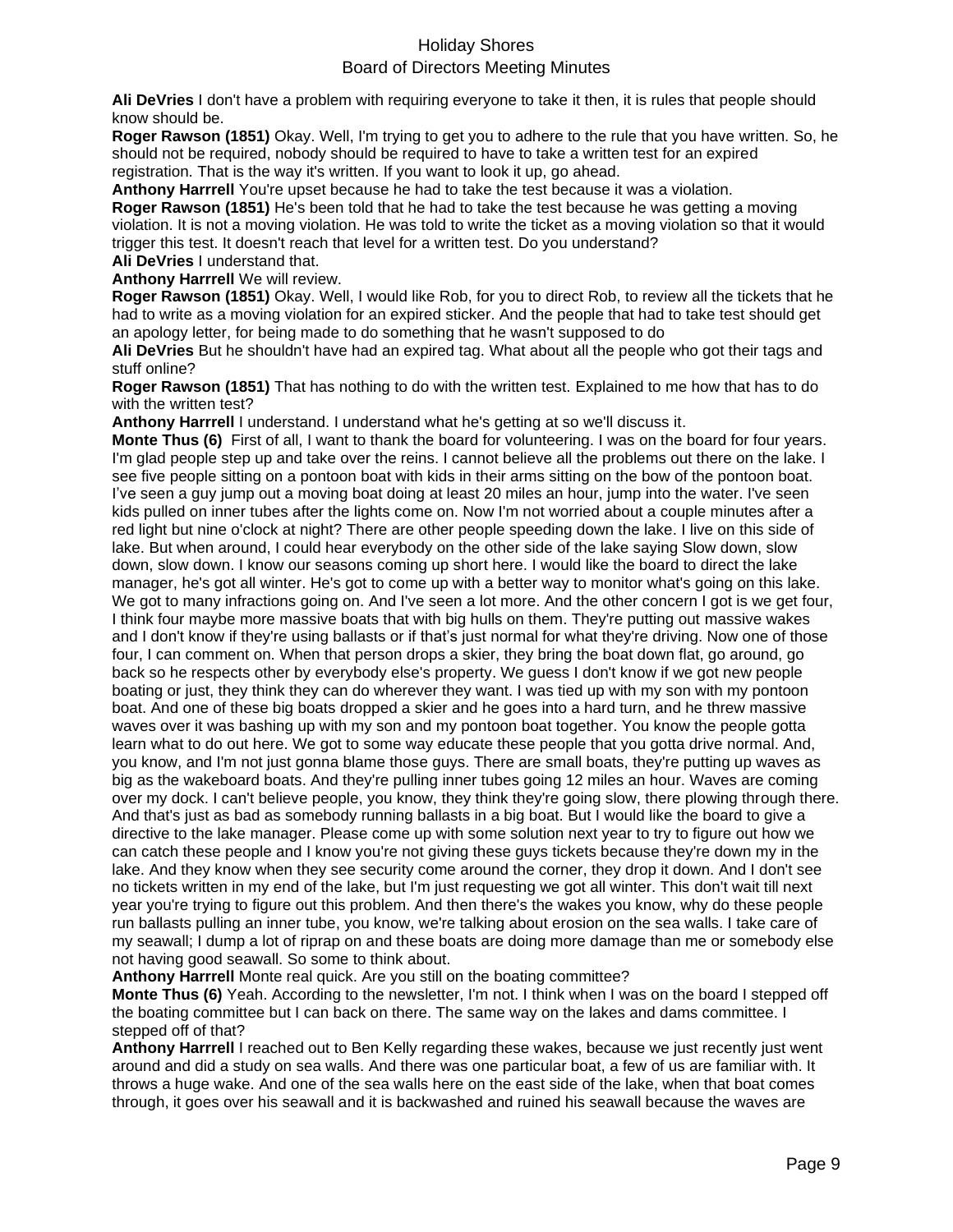going over the seawall and washing out behind it, and it's crumbling. So we've had discussions and I reached out to Ben, to help us to come up with some way that we can probably try to address that. If people are running ballast, we don't have a way to determine that. And in order to determine that we would have to physically board their boat. Am I right on that to see if the ballasts are full?

**Monte Thus (6)** Ballast these days you can dump just as fast as you can fill it up. By the time you get there that ballast is going to be empty.

**Anthony Harrrell** Then we have in the rules for plowing water, right? But that kind of covers between someone not full planning out their boat. When these boats are going at like speeds where they should be planning out, but the bow of the boat is riding high, would you classify that as plowing water to write a citation for plowing water? In your opinion.

**Monte Thus (6)** Well make sure they're just not starting off.

**Anthony Harrrell** No, no. If there going down the main channel and they're maintaining a speed, but the bow is out.

**Roger Rawson (1851)** Yeah, and look at their weight.

**Anthony Harrrell** I know you're on the ski club and you're familiar with all the types of boats and things like that. And we're just looking for a way to try and force this. We have the plowing water rule and some boats when they're ballast is full the bow rides up. But others the bow has the weight in it right in there. Because there's ballasts in the bow of the boat. So sometimes when the ballasts are full, the boat is in a plane position, but it is still throwing in a big wake. In that situation if the bow is level it's not really looking like it's plowing water, we can't really write a citation because it's not plowing water. You follow me? **Monte Thus (6)** Yes.

**Anthony Harrrell** So, we would like is some recommendations. Like I said, I reached out to Ben in the boating community to try to come up with some ideas that help us to come up with some way to inforce this. Because people are spending thousands of dollars on sea walls, and those wakes are tearing them up. And so we would like nothing more than to be able to stop that. And you're right, there are some small boats that are underpowered that we'll never get on plane and they plow just as big as a wakeboard boat. But in regard to like, the things that you're seeing on the lake, we've taken steps, Rob's taking steps, we've rearranged the schedules for the for the safety guys out here to be on the water more. And they're writing more citations. And we've also had IDNR out here. And IDNR has come out and trained with our safety people to train how to spot violations. And maybe it's getting idea IDNR out here again to actually patrol the lake. But we're aware of that too and we're trying to take steps. We only have one boat. And like you said, when they see the safety boat, everything goes calm.

### **Monte Thus (6)** I don't call.

**Anthony Harrrell** So one thing that we learned from my IDNR was that IDNR can write citations based on videos. We didn't know that. So if you see a violation, and you can video that, we can have citations written through IDNR through videos.

**Roger Rawson (1851)** (1851) I had the same issues when I was on the board and I look at it totally different. This is a landowner issue, if their sea wall is falling apart then they have an inadequate sea wall. You know, this is a lake, I've seen waves just as big created by the weather, what are you going to do, give the weather a ticket?

**Anthony Harrrell** I don't know about that. I personally saw a wave go over sea wall and this seawall was two or three feet over the lake level and there was a john boat siting on the shoreline and that wake went over that seawall and filled that john boat. I've never seen weather do that.

**Roger Rawson (1851)** I've seen people come in here complaining about water coming over their sea wall and their sea walls about 12 inches above the lake level. But you live on a lake, if you live on the main channel were there are waves you're going to get them and if you can't protect your property from a natural element, which is a boat wake, you know, that's why I say I look at it different and like talked about the riprap issue, you know, people need to build these seawalls with riprap to kill this wave action. If your property is falling apart on the water, you're not protecting your property properly.

**Jerry Allen** I live on the main channel. I chose to buy a house on the main channel. I knew I was going to have issues with my seawall, year to year because of wave action. I can tell you when I'm out swimming off my dock and a boat like that goes by it wants to throw me right into the dock so it was not just the seawall, it's the safety of the people that are swimming as well. Okay, so there's more to it than just the sea wall. I expect to put money into my seawall every year to keep it where I want it to be, safe, doing its job basically. But there's other issues besides just that, you have to think about too ,when some of these boats come by, I've seen the same thing at my house, my neighbors got a gunite wall and it just flies over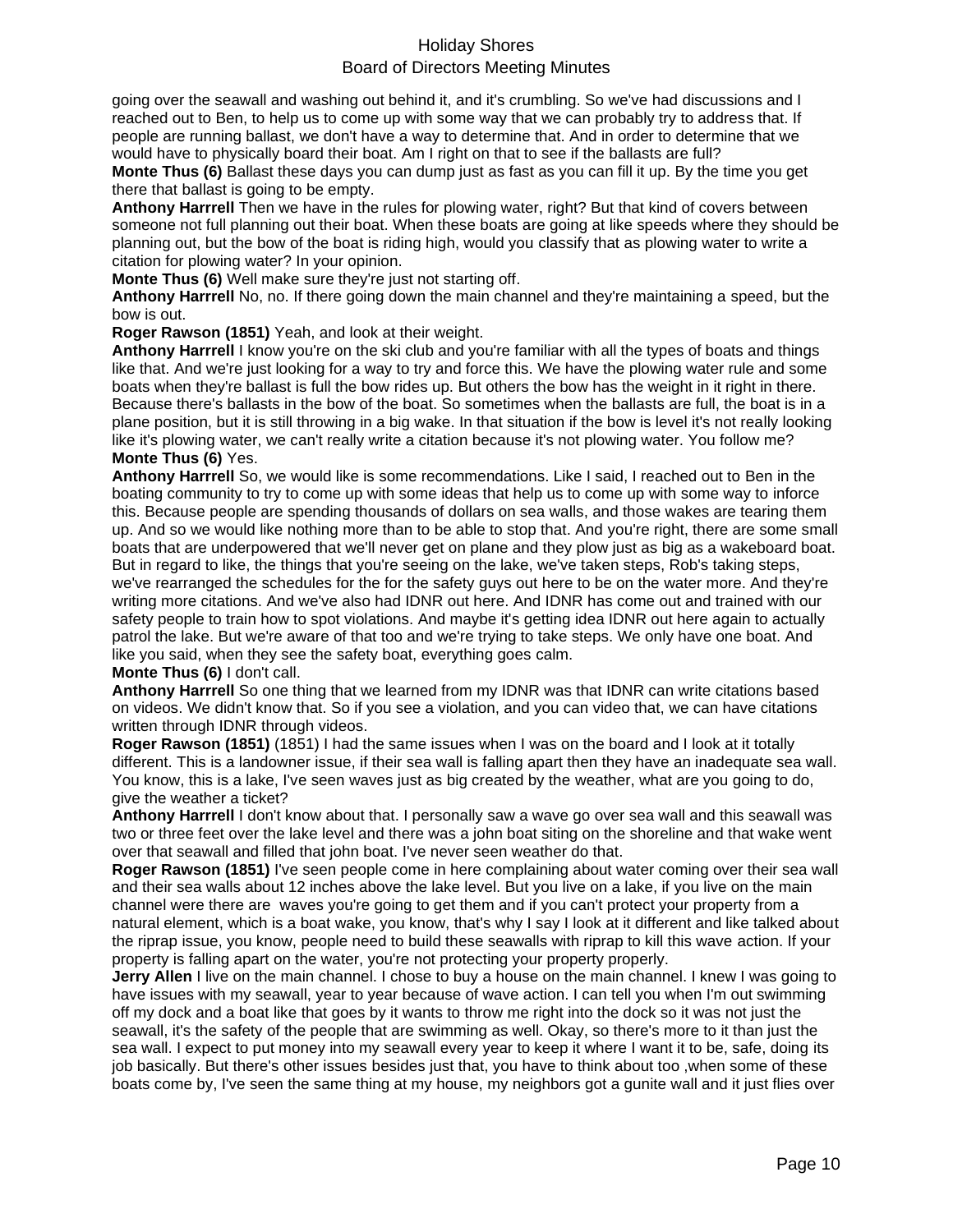the top of it. I've never seen that do that in the whole eight years I've been here except for the past two years and it does it almost routinely.

**Roger Rawson (1851)** Yeah, the boats are getting heavier. We have a boat length limit. And I used to live on the main channel too. And I you know, I had to strengthen my seawall. You know, the boat that I have is a 22-foot tournament style ski boat. So when I am teaching people, I have a boom off on my boat. I may be only doing five, eight miles an hour. That's putting out a pretty good size wake. So, you know, are we not going to be able to teach because you come up with some wake rule.

**Anthony Harrrell** We have a plowing rule right now. That's not the issue. The issue is when you are going at a low speed and plowing water and making a huge wake.

**Roger Rawson (1851)** I mean, has anybody gotten any tickets this year for wake?

**Rob Clarkson** Not the same wake you are talking about but wake, yes.

**Roger Rawson (1851)** I just let you aware that there are people that have to use their boats to teach watersports. This is a water sports lake. And I hope you don't come up with something that's going to destroy that.

**Anthony Harrrell** We're trying not to.

**Roger Rawson (1851)** I know it's tough. It's very tough. And compliance is enviable, like you say, how are you gonna know what boats got what.

**Anthony Harrrell** And I don't want our security pulling up in an aluminum boat to a \$100,000 wakeboard boat and putting a scratch it just to check the ballast. You know, that's not worth it. I've seen someone wakeboarding go by and the wave is so high you can see the person wakeboarding on the other side of the lake from the waist up, right? You can't see the lower half. That's how big these waves are. Right now, we don't have any way to enforce anything on that if they're going if they're not just at a slow speed. That's our plowing rule, but we don't have anything if you're going full speed and throwing a three-foot wake for people to jump off of, we don't have a way to enforce anything like that.

**Roger Rawson (1851)** It's gonna be extremely tough to come up with, with a way to define or inforce it. The seadoos have been allowed to get much bigger and faster. The actions that I've seen out here constitute very unsafe acts. And I don't get out that much anymore but the few times I have, these things that have been very dangerous, crossing in front of you, passing you and crossing you, in front of you at the same time. We have a number of issues, we got people on man powered boats on the weekends trying to cross the middle of the lake. You know, there's a there's a lot of things going on that we're trying to get a handle on. If we bring you a video, you guys will do something?

**Anthony Harrrell** According to IDNR we can look at it.

**Shaun Hagen (1991)** Waves are a matter of perspective. When I was right behind the boat, the wake looks huge but when I was way back there behind the boat, you couldn't tell the difference. Matter of fact, he said it was smaller and in fact, it was bigger. So maybe those guys that had the new wakeboard boats that are dropping those skiers and doing the big power turn to pick up their skier, maybe they should talk to somebody on the boating committee, talk to one of us veterans, and say, you know, just drop your bow down, turn around and go pick up your skier. And then this that might solve a lot of problems out here just by a little bit of talk.

**Cole Hagen (25)** I just had a couple things. So the first thing I think you guys should consider too on top of all this is just the amount of s curving through the lake. There's a lot of tubers out here that go 20-30 miles an hour creating small wakes. But when you S curve down the entire lake, you're also throwing double ups were those wakes are compounding. The second thing I wanted to mention was you're looking for recommendations on how to enforce that how to educate that. But I think that on the education side of things, could we try to get our security boat drivers to pull these drivers over and say, hey, do you mind not power turning and if they don't know what that is, we can explain that to them. So if we can eliminate that that may go a long ways before we take drastic actions. Okay.

**Monte Thus (6)** In regards to the erosion when they drop the lake down this year like, I would like the lake manager to take a look out here where we did the ski show two years ago, three years ago, there was riprap dumped in there. It broke it down. I don't care what you had before but put the rock in front of it to break down those waves.

**Kenneathia Hagen (1991)** I served on the restaurant committee and I was the chairperson of that committee five years ago. And being the chair of a committee like that I was requested to be at every single meeting with updates, answer board questions, basically provide a report of what we did during the two weeks before the next meeting. When open floor people had questions, we were able to answer them immediately. My suggestion would be because Cole has had to go to the building committee three times and then 2 board meeting in this long span of time, especially coming up on the lake draw down, would